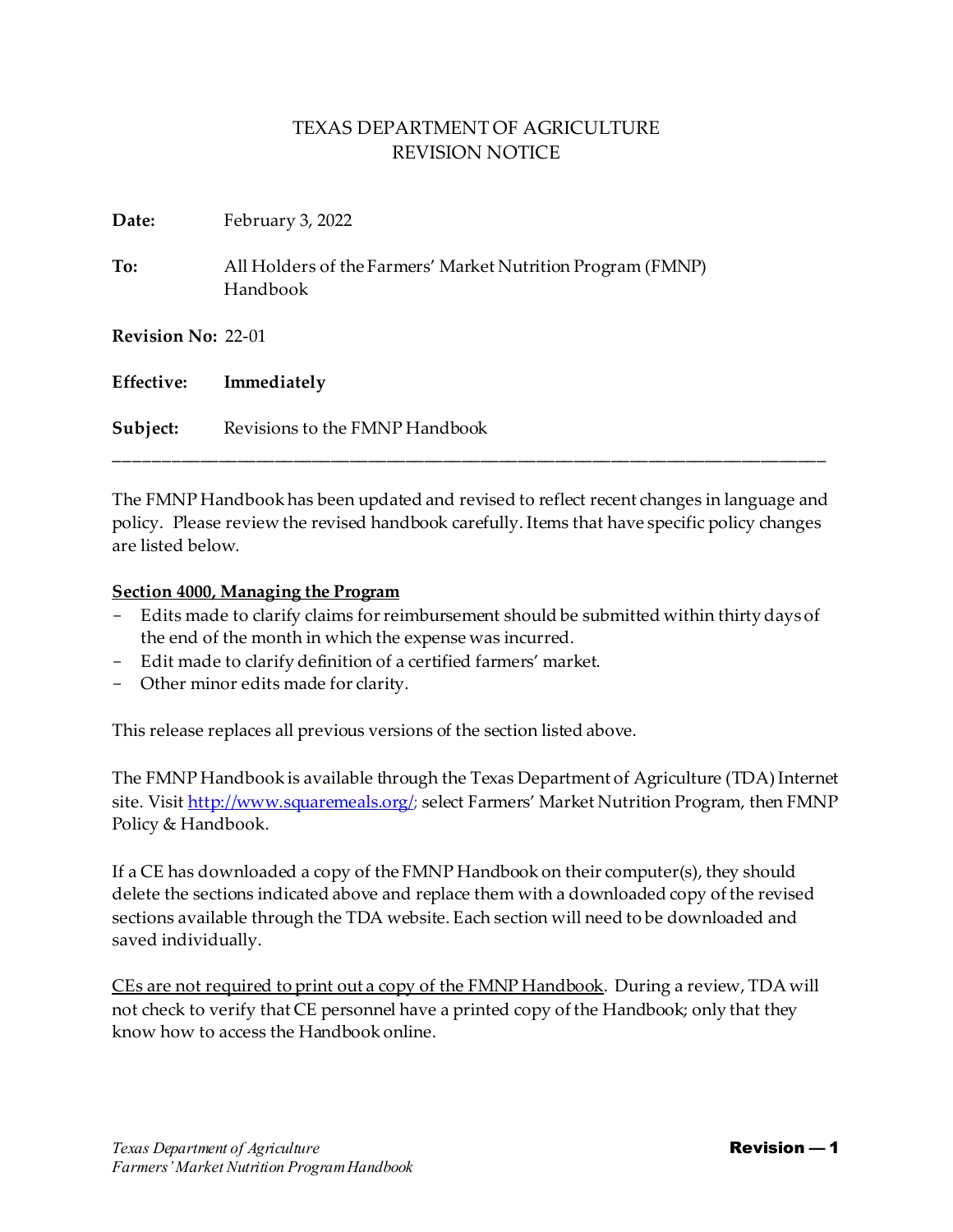| Date:                     | March 16, 2021                                                          |
|---------------------------|-------------------------------------------------------------------------|
| To:                       | All Holders of the Farmers' Market Nutrition Program (FMNP)<br>Handbook |
| <b>Revision No: 21-01</b> |                                                                         |
| Effective:                | Immediately                                                             |
| Subject:                  | Revisions to the FMNP Handbook                                          |

The FMNP Handbook has been updated and revised to reflect recent changes in language and policy. Please review the revised handbook carefully. Items that have specific policy changes are listed below.

\_\_\_\_\_\_\_\_\_\_\_\_\_\_\_\_\_\_\_\_\_\_\_\_\_\_\_\_\_\_\_\_\_\_\_\_\_\_\_\_\_\_\_\_\_\_\_\_\_\_\_\_\_\_\_\_\_\_\_\_\_\_\_\_\_\_\_\_\_\_\_\_\_\_\_\_

#### **Section 11000, Resources**

Revised Allowed and Disallowed Foods lists.

This release replaces all previous versions of the section listed above.

The FMNP Handbook is available through the Texas Department of Agriculture (TDA) Internet site. Visi[t http://www.squaremeals.org/;](http://www.squaremeals.org/) select Farmers' Market Nutrition Program, then FMNP Policy & Handbook.

If a CE has downloaded a copy of the FMNP Handbook on their computer(s), they should delete the sections indicated above and replace them with a downloaded copy of the revised sections available through the TDA website. Each section will need to be downloaded and saved individually.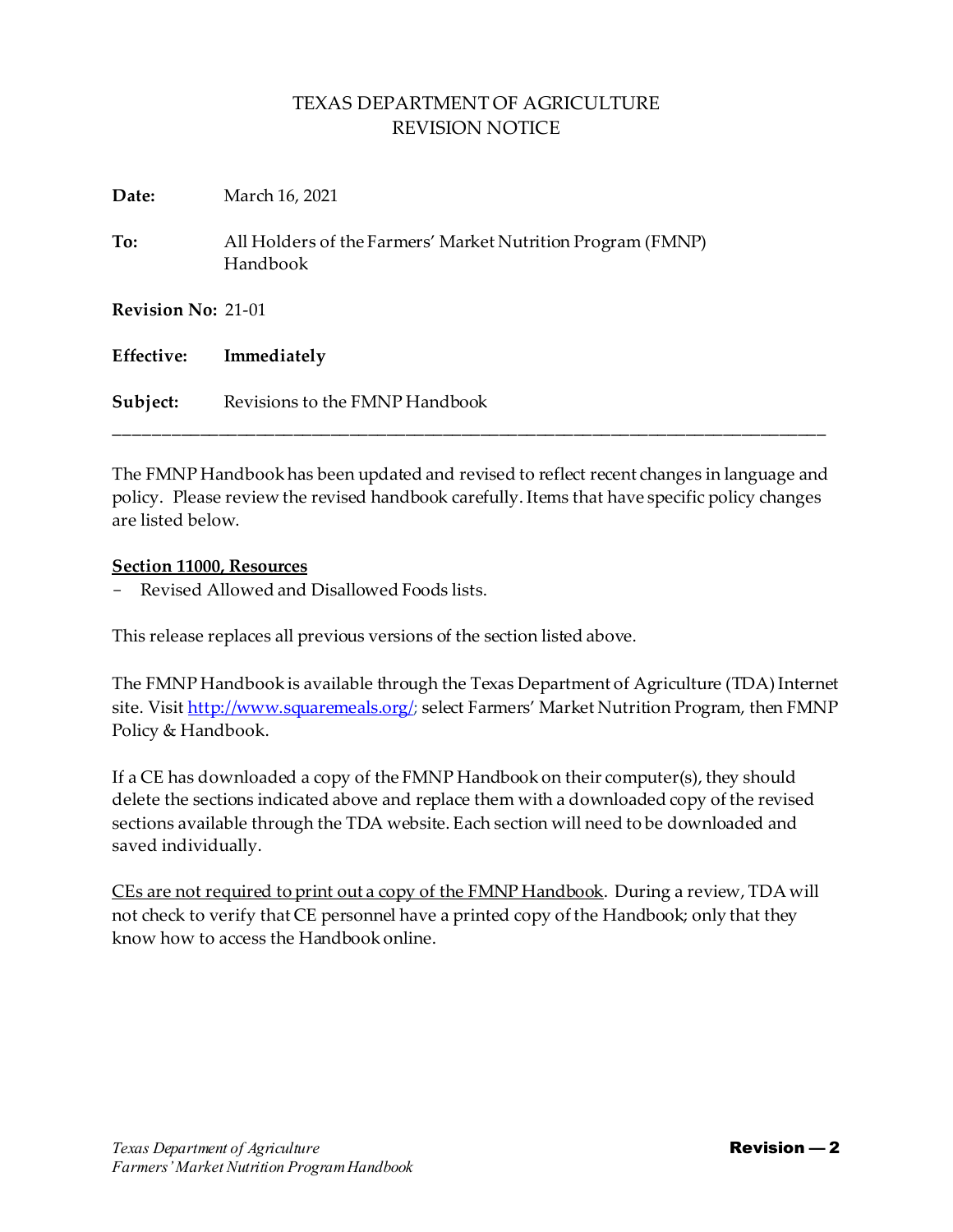| Date:                     | December 16, 2020                                                       |
|---------------------------|-------------------------------------------------------------------------|
| To:                       | All Holders of the Farmers' Market Nutrition Program (FMNP)<br>Handbook |
| <b>Revision No: 20-01</b> |                                                                         |
| Effective:                | Immediately                                                             |
| Subject:                  | Revisions to the FMNP Handbook                                          |

The FMNP Handbook has been updated and revised to reflect recent changes in language and policy. Please review the revised handbook carefully. Items that have specific policy changes are listed below.

\_\_\_\_\_\_\_\_\_\_\_\_\_\_\_\_\_\_\_\_\_\_\_\_\_\_\_\_\_\_\_\_\_\_\_\_\_\_\_\_\_\_\_\_\_\_\_\_\_\_\_\_\_\_\_\_\_\_\_\_\_\_\_\_\_\_\_\_\_\_\_\_\_\_\_\_

### **Section 6000, Civil Rights**

Revised outdated web links in the Nondiscrimination Statement

This release replaces all previous versions of the section listed above.

The FMNP Handbook is available through the Texas Department of Agriculture (TDA) Internet site. Visi[t http://www.squaremeals.org/;](http://www.squaremeals.org/) select Farmers' Market Nutrition Program, then FMNP Policy & Handbook.

If a CE has downloaded a copy of the FMNP Handbook on their computer(s), they should delete the sections indicated above and replace them with a downloaded copy of the revised sections available through the TDA website. Each section will need to be downloaded and saved individually.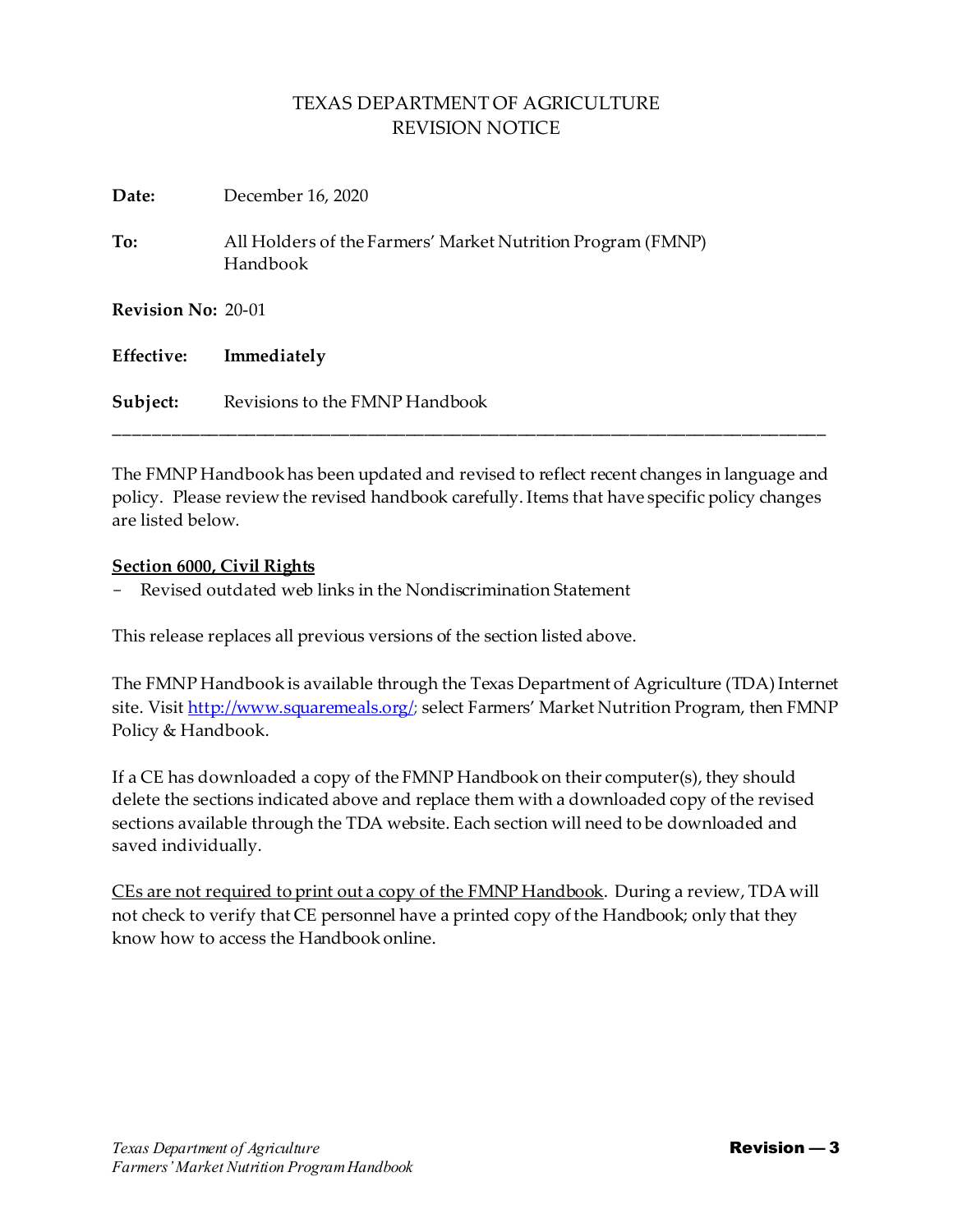| Date:                     | June 28, 2019                                                           |
|---------------------------|-------------------------------------------------------------------------|
| To:                       | All Holders of the Farmers' Market Nutrition Program (FMNP)<br>Handbook |
| <b>Revision No: 19-02</b> |                                                                         |
| <b>Effective:</b>         | Immediately                                                             |
| Subject:                  | Revisions to the FMNP Handbook                                          |

The entire FMNP Handbook has been updated and revised to reflect recent changes in language and policy. Please review the revised handbook carefully. Items that have specific policy changes are listed below.

\_\_\_\_\_\_\_\_\_\_\_\_\_\_\_\_\_\_\_\_\_\_\_\_\_\_\_\_\_\_\_\_\_\_\_\_\_\_\_\_\_\_\_\_\_\_\_\_\_\_\_\_\_\_\_\_\_\_\_\_\_\_\_\_\_\_\_\_\_\_\_\_\_\_\_\_

### **Section 9000, Terms, Definitions, and Acronyms**

Rearranged and/or reworded information to provide consistency and clarity

### **Section 10000, Email Notification and FMNP Handbook Online**

- Renamed the Section
- Made minor editorial changes

### **Section 11000, Resources**

Rearranged and/or reworded information to provide consistency and clarity

This release replaces all previous versions of the sections listed above.

The FMNP Handbook is available through the Texas Department of Agriculture (TDA) Internet site. Visi[t http://www.squaremeals.org/;](http://www.squaremeals.org/) select Farmers' Market Nutrition Program, then FMNP Policy & Handbook.

If a CE has downloaded a copy of the FMNP Handbook on their computer(s), they should delete the sections indicated above and replace them with a downloaded copy of the revised sections available through the TDA website. Each section will need to be downloaded and saved individually.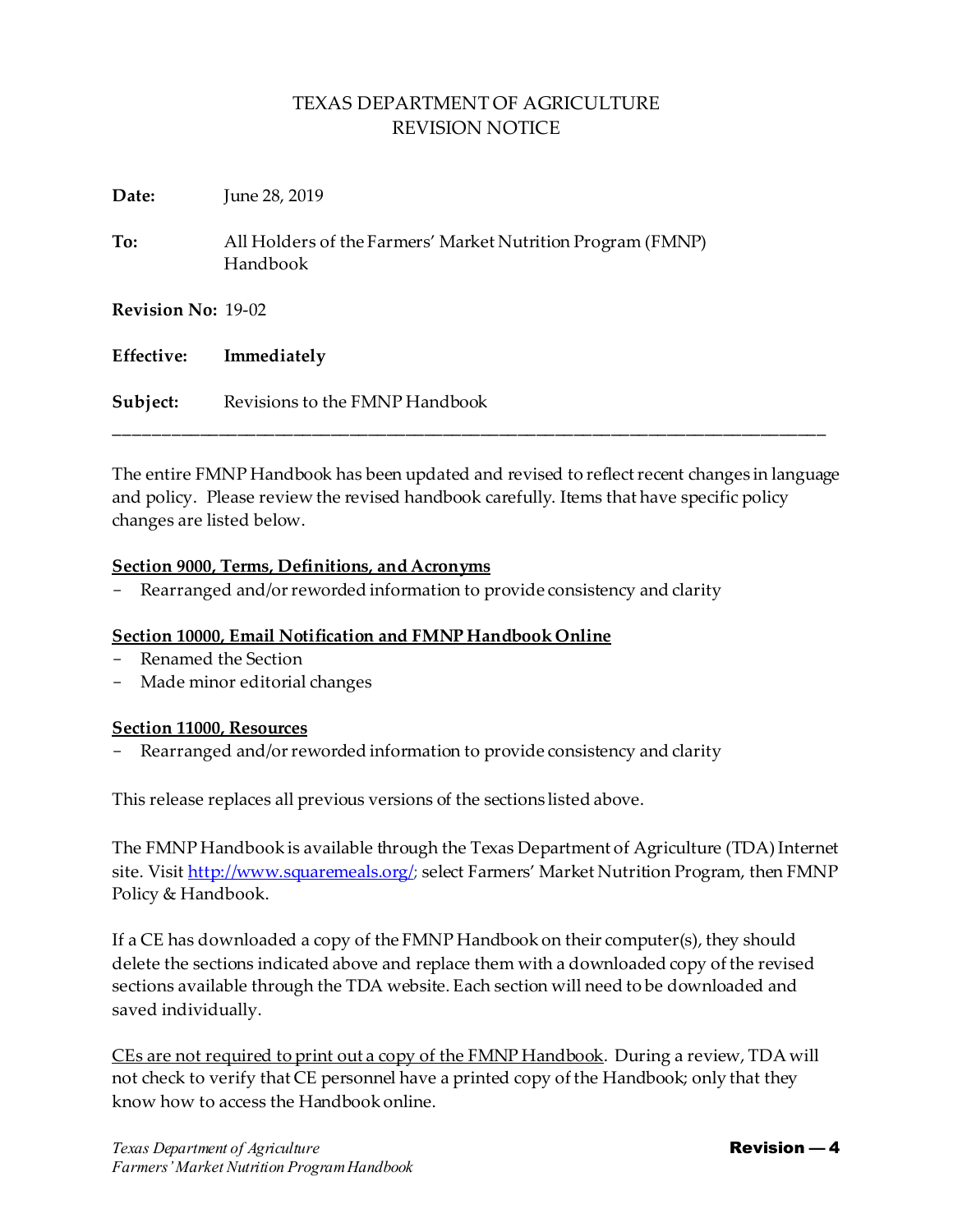| Date:                     | May 24, 2019                                                            |
|---------------------------|-------------------------------------------------------------------------|
| To:                       | All Holders of the Farmers' Market Nutrition Program (FMNP)<br>Handbook |
| <b>Revision No: 19-01</b> |                                                                         |
| <b>Effective:</b>         | Immediately                                                             |
| Subject:                  | Revisions to the FMNP Handbook                                          |

The entire FMNP Handbook has been updated and revised to reflect recent changes in language and policy. Please review the revised handbook carefully. Items that have specific policy changes are listed below.

\_\_\_\_\_\_\_\_\_\_\_\_\_\_\_\_\_\_\_\_\_\_\_\_\_\_\_\_\_\_\_\_\_\_\_\_\_\_\_\_\_\_\_\_\_\_\_\_\_\_\_\_\_\_\_\_\_\_\_\_\_\_\_\_\_\_\_\_\_\_\_\_\_\_\_\_

### **Section 1000, Introduction**

Rearranged and/or reworded information to provide consistency and clarity

### **Section 2000, Eligibility and Application Requirements**

- Renamed the Section
- Rearranged and/or reworded information to provide consistency and clarity
- Provided more detailed information about eligibility
- Provided more detailed guidance about application requirements
- Moved FMNP Agreements guidance to Section 3000, Program Agreements

### S**ection 3000, Program Agreements**

- Rearranged and/or reworded information to provide consistency and clarity
- Moved FMNP Agreements guidance from Section 2000
- Moved financial related information to Section 7000

### **Section 4000, Managing the Program**

- Rearranged and/or reworded information to provide consistency and clarity
- Removed items and included the information in other items for clarity
- Provided more detailed guidance on voucher management, distribution, and redemption
- Updated the table on voucher redemption/submission deadlines
- Provided additional detail on training and monitoring requirements
- Clarified guidance on sanctioning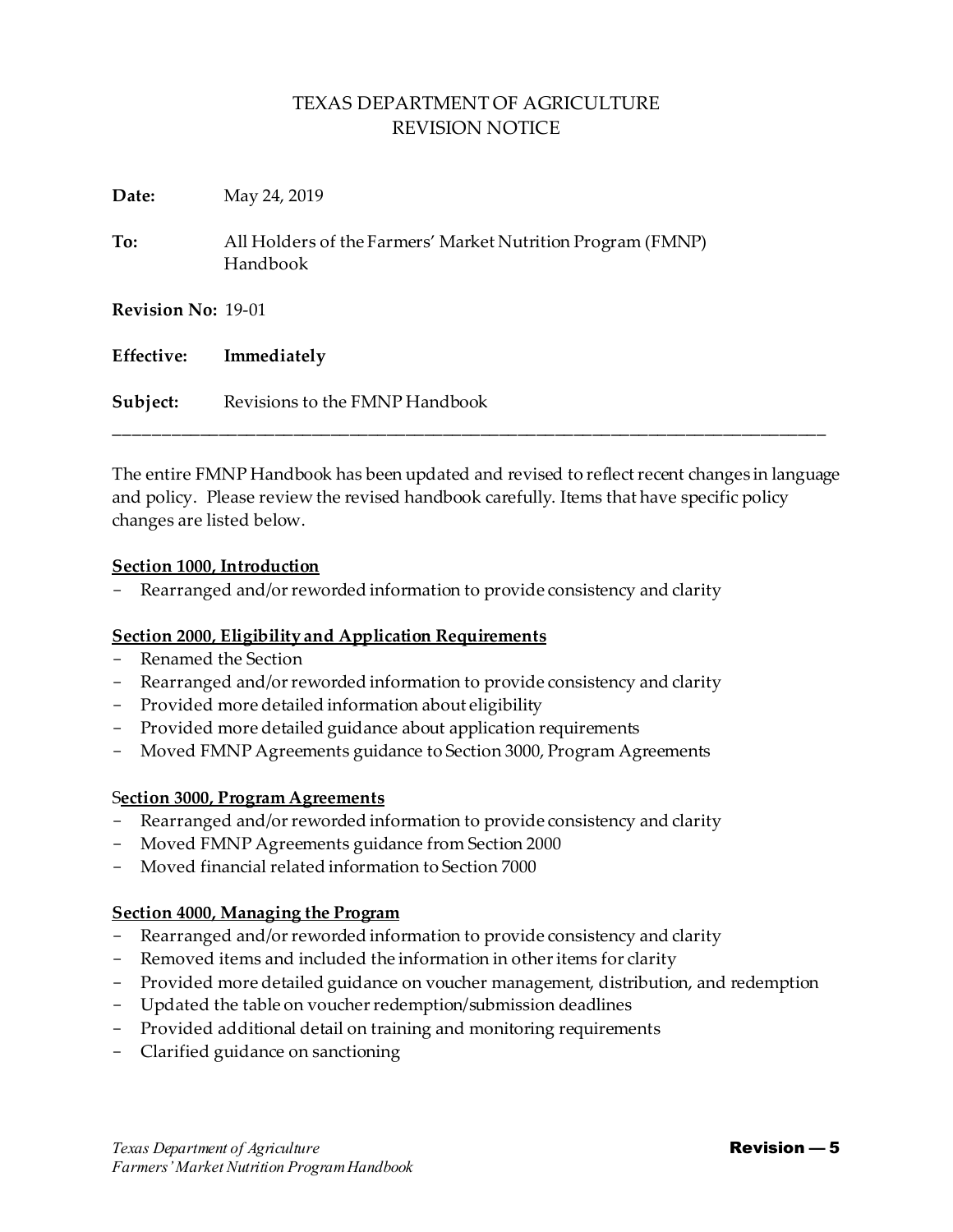## **Section 5000, Administrative Review and Audits**

- Renamed the Section
- Rearranged and/or reworded information to provide consistency and clarity
- Updated, clarified, and enhanced audit guidance
- Enhanced guidance on administrative reviews by TDA

## **Section 6000, Civil Rights**

- Rearranged and/or reworded information to provide consistency and clarity
- Provided more detailed guidance on Civil Rights requirements

## **Section 7000, Financial Management**

- Rearranged and/or reworded information to provide consistency and clarity
- Provided enhanced guidance on financial controls, conflicts of interest, procurement, contract provisions, and cost principals (allowable costs)

## **Section 8000, Denials, Terminations, and Appeals**

Rearranged and/or reworded information to provide consistency and clarity

This release replaces all previous section versions.

The FMNP Handbook is available through the Texas Department of Agriculture (TDA) Internet site. Visi[t http://www.squaremeals.org/;](http://www.squaremeals.org/) select Farmers' Market Nutrition Program, then FMNP Policy & Handbook.

If a CE has downloaded a copy of the FMNP Handbook on their computer(s), they should delete the sections indicated above and replace them with a downloaded copy of the revised sections available through the TDA website. Each section will need to be downloaded and saved individually.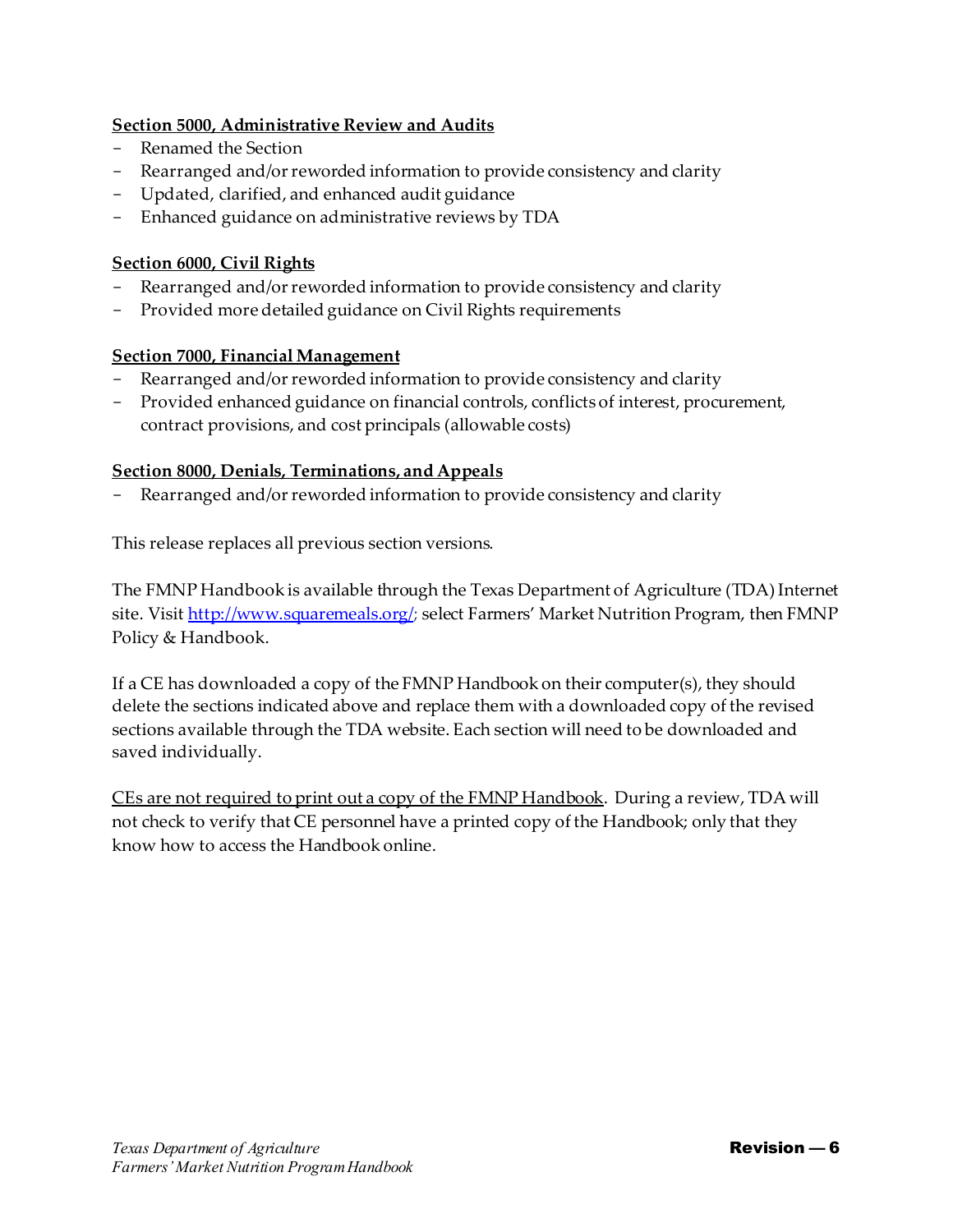| Date:                     | December 16, 2015                                                                        |
|---------------------------|------------------------------------------------------------------------------------------|
| To:                       | All Holders of the Farmers' Market Nutrition Program (FMNP)<br>Handbook                  |
| <b>Revision No: 16-01</b> |                                                                                          |
| Effective:                | Immediately                                                                              |
| Subject:                  | Revisions to the FMNP Handbook, FMNP Farmers and Farmers' Market<br>Handbook, and a Form |

**FMNP Form:** The following FMNP form has been revised to reflect the changes as indicated below:

• *Farmers' Market Nutrition Program Allowed/Disallowed Foods*(form H1442) — Added artichokes, collard greens, kale, lemons, mushrooms, mustard greens, and parsnips to the list of allowed foods. The December 2015 revision replaces the May 2013 version.

**FMNP Farmers & Farmers' Market Handbook**: The FMNP Farmers & Farmers' Market Handbook has been revised to include

- the new nondiscrimination statement, and
- a revised list of allowed foods.

The December 2015 revision replaces the November 2013 version.

The FMNP Farmers & Farmers' Market Handbook is available through the Texas Department of Agriculture (TDA) Internet site. Visi[t http://www.squaremeals.org/](http://www.squaremeals.org/). Select Farmers' Market Nutrition Program, then go to the link for FMNP Farmers and Farmers' Market Handbook.

**FMNP Handbook**: The following Sections of the FMNP Handbook have been revised to reflect the changes as indicated below.

## **Section 4000, Managing the Program**

- Rearranged and/or reworded information to provide consistency and clarity
- Removed items and included the information in other items for clarity
- Updated farmers' market associations from "farmers' market," when applicable, for clarity
- Updated passive sentences to active
- Changed use of second person to third person
- Corrected spelling and punctuation
- Updated requirements related to deadlines and voucher amounts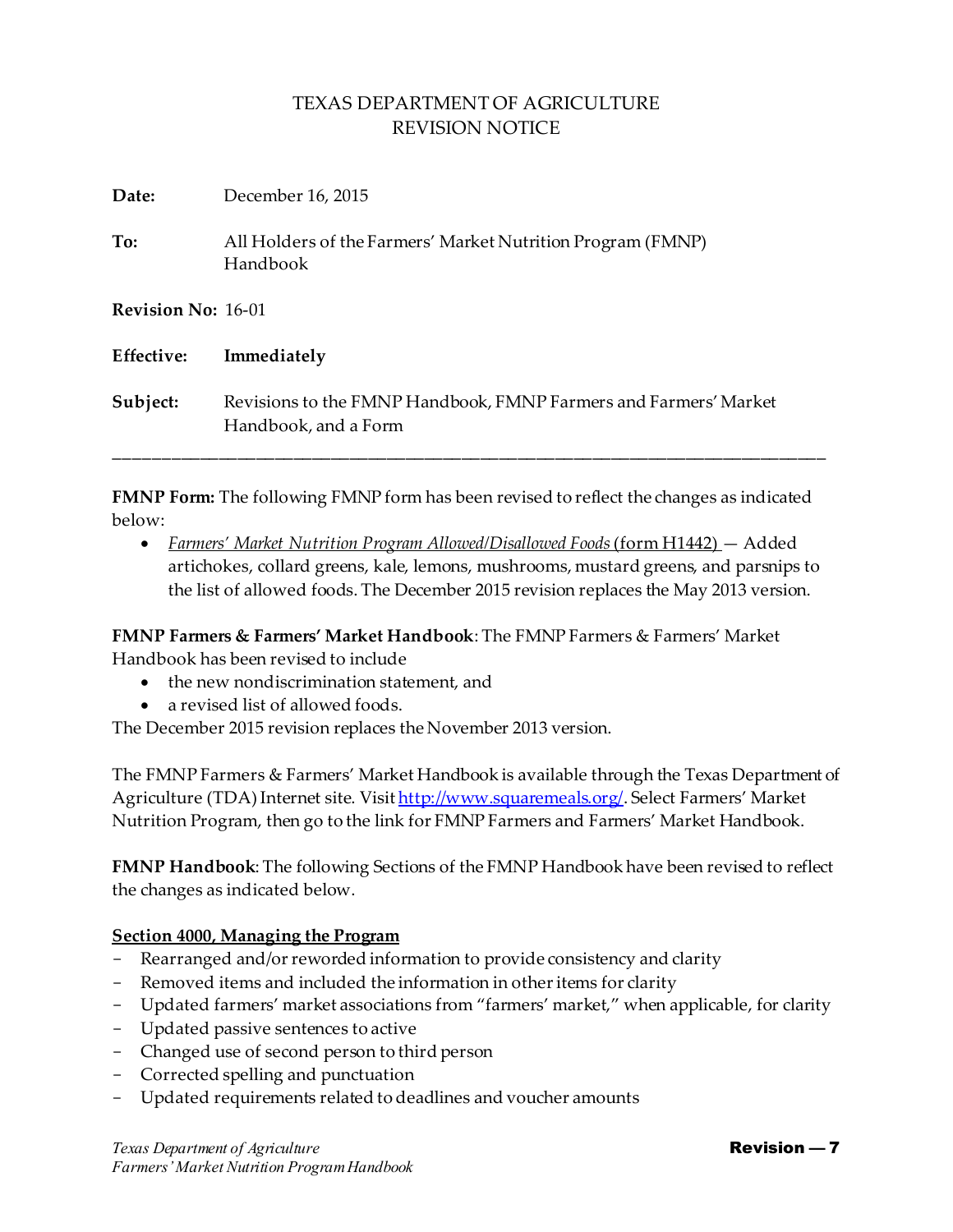- 4100, Program Year Period Operational dates of the FMNP and voucher submission dates have been updated.
- 4112, Vouchers Updated voucher amounts.
- 4114, Voucher Redemption, Reimbursement, and Submission Deadlines Added information from previous Item 4115, *Voucher Submission Deadlines* and previous Item 4513*, Voucher Reimbursement*. Updated title of item heading (previously Item 4114, *Voucher Reimbursement*). Updated deadline dates.
- 4210, Participant Eligibility Updated distribution period dates and clarified eligibility information.
- 4211, Dual Participation Not Permitted Updated voucher amount limited per participant.
- 4212, Voucher Distribution Updated voucher amount.
- 4213, Confidentiality Clarified who may have access to eligibility verification information.
- 4310, Staff Responsibilities Added note.
- 4311, Contracting Entity Official Updated title of item heading
- 4412, Authorizing Farmers' Markets Associations Added "Associations" to item heading title. Clarified process for authorization of farmers' markets associations.
- 4413, Conflict of Interest Updated information regarding conflicts of interest.
- 4511, Staff Training Added reference to item 4710.
- 4513, Report of Suspected Fraud and Negligence Previously Item 4514. Added information from previous Item, 4120, *Role of the USDA office of the Inspector General*. Updated information.
- 4610, Agreements with FMNP Contracting Entities Added reference to Item 4412.
- 4611, Becoming an FMNP Market Rearranged section for clarity. Updated redemption period dates.
- 4612, Vendor Identification Numbers Previously item 4613.
- 4613, Voucher Accountability Previously item 4212. Reworded section for clarity on voucher accountability process. Updated voucher amount.
- 4614, Monitoring Farmers' Market Associations and Farmers Updated monitor duties.

The December 2015 revision replaces the April 2013 version.

## **\*\*\* IMPORTANT DEADLINES – PLEASE READ \*\*\***

## **Section 6000, Civil Rights**

- 6110, Public Notification The nondiscrimination statement (NDS) has been revised. CEs must begin using the new NDS on FMNP materials as follows:
	- o Websites must be updated by November 20, 2015—due to the timing of this notification CEs will be given until December 31, 2015 to update the NDS on websites, if applicable.
	- o Documents, pamphlets, brochures, etc. using NDS language prior to 2013 must be updated by December 31, 2015.